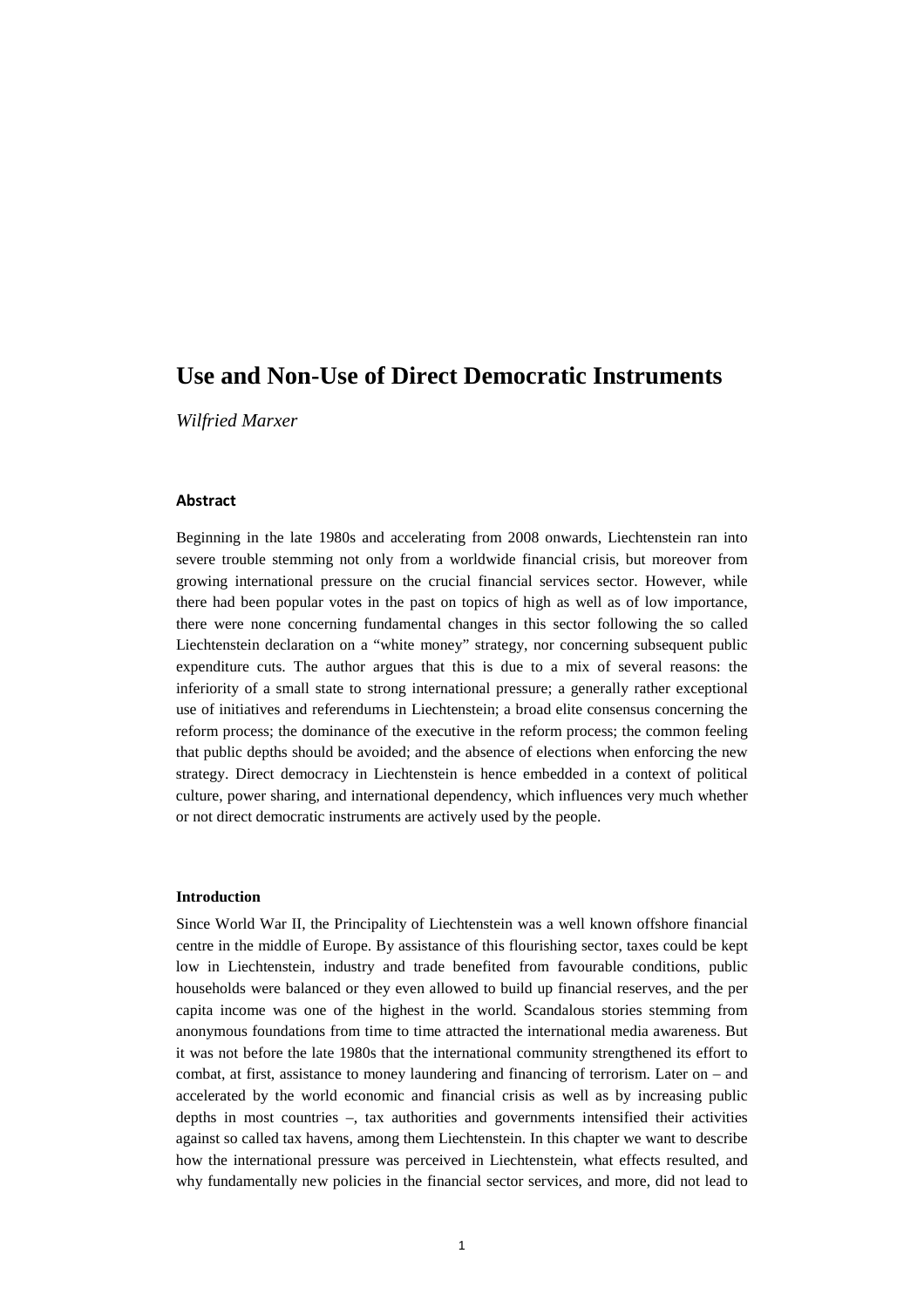direct democratic interventions, although the legal instruments to launch popular initiatives and referendums are entirely developed in Liechtenstein.

# **Direct Democracy in Liechtenstein**

Liechtenstein shows a very complex system of power sharing. On one side, power in the state is divided between the people and the prince (Ignor 1987). This is more than just a folkloristic or symbolic facet of the political system. The prince holds some crucial rights, such as the right to appoint and to dismiss the government. He plays an important role when it comes to elect new judges. Additionally, the prince has the right to sanction new laws and other decisions of the parliament. The right to sanction is not limited to decisions taken by the parliament. It also concerns decisions taken by the people in a ballot. A popular initiative aiming at limiting the veto right of the prince failed in 2012.

On the other side, the people have the right to elect the parliament, which then nominates the government. Thus, the government is only indirectly elected by the electorate. The voters have also the right to launch initiatives and referendums. The spectrum of direct democratic instruments is wide in Liechtenstein (c.f. Ehrenzeller & Brägger 2012; Marxer 2012a). It includes initiatives to amend the constitution or ordinary laws, and it allows referendums against parliament decisions concerning laws and the constitutional amendments, as well as concerning financial decisions above a defined expenditure level, and even decisions on international treaties, just to mention the ones that are used regularly.

The direct democratic tools thus are more elaborated in Liechtenstein than in Switzerland at the federal level, Switzerland being the most prominent country with respect to direct democracy.**[1](#page-1-0)** Compared to Switzerland, however, the use of the instruments is not as intensive. In the long run about one popular vote happens every year on average, including years with no ballot at all, and years with two or more popular votes. Nevertheless, in an international, worldwide comparison, the case of Liechtenstein is among those with a rather high use of direct democratic instruments.**[2](#page-1-1)**

<span id="page-1-0"></span>**<sup>1</sup>** Möckli (1994) describes the Swiss instruments in detail. There is more similarity of the Liechtenstein instruments with the respective provisions at the Swiss cantonal than at the national level (c.f. Vatter 2002 concerning direct democracy at the cantonal level).

<span id="page-1-1"></span>**<sup>2</sup>** Altman (2011, 204-208) gives an overview on the use of mechanisms of direct democracy in 195 countries all around the world from 1984 to 2009. Among the applied citizen-initiated mechanisms Switzerland occupies the first place with 167 initiatives and referendums of a total of 328. It is followed by Italy (52), Liechtenstein (33), San Marino (13), Uruguay (12) and Lithuania (11). Only in 18 countries, citizen-initiated mechanisms had been used in the observed time period at all. 109 other countries showed only top-down mechanisms of direct democracy in this time period. According to the list of Altman, 68 countries had not practiced any direct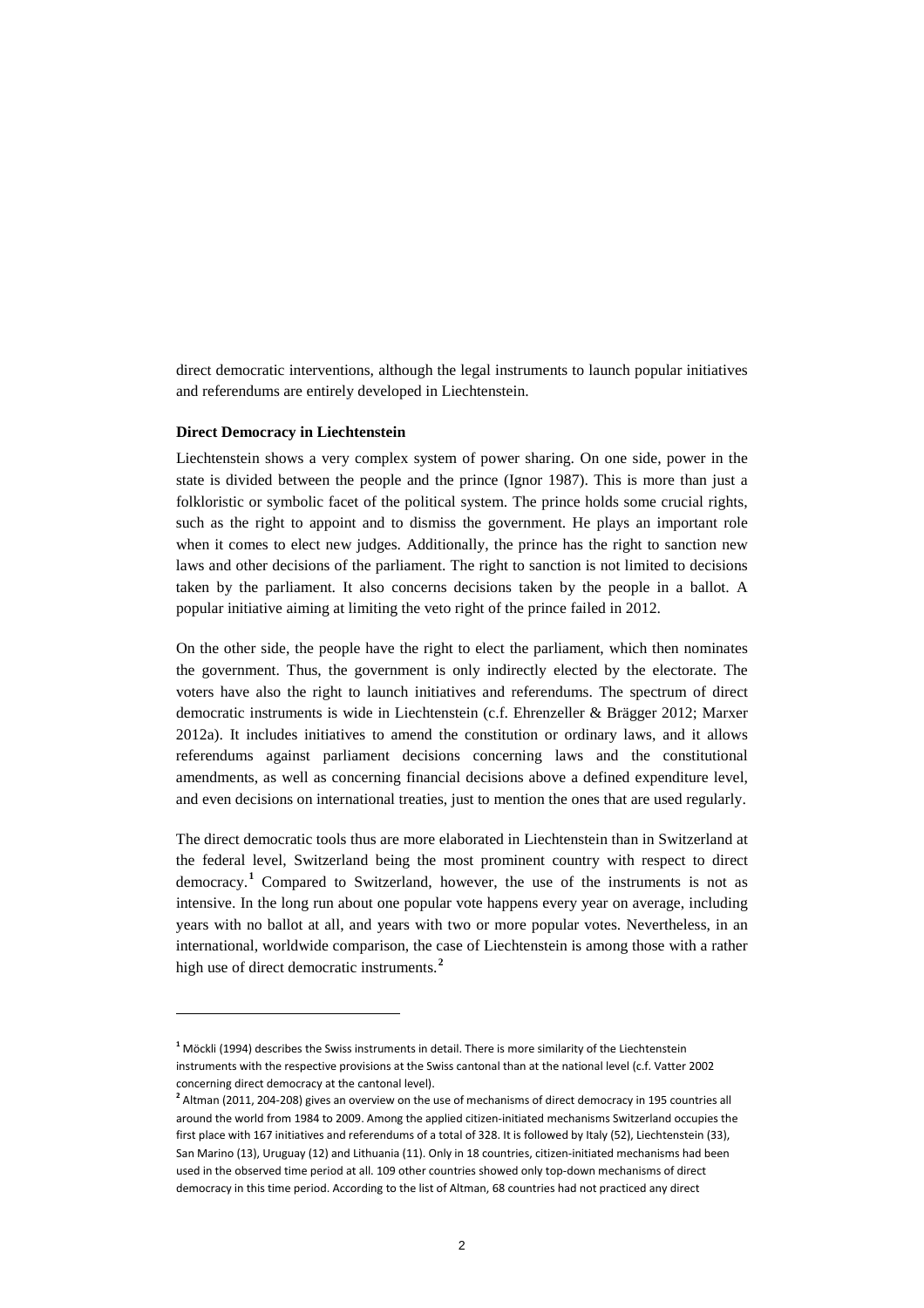## *Use of direct democratic instruments*

The use of direct democracy shows a big variety in Liechtenstein, not only regarding the use of different direct democratic instruments, but also regarding the issues treated in popular votes. If we analyse the time period from 2002 to 2012, there were twenty drafts to decide on – which is significantly above the long-term average. Nine of them were popular initiatives, nine were referendums, and two were counterproposals of the parliament. The popular initiatives concerned both the constitution and also ordinary law. The referendums were launched either in order to annul financial decisions or to combat decisions on amendments of laws taken by the parliament. There was no referendum against international treaties in the respective period, however.

The issues of the popular votes are dispersed. There were some concerning the construction of roads and buildings, some were on social issues such as abortion, same-sex partnership, retirement pension insurance, and disability insurance. Others dealt with anti-smoking provisions, sustainable traffic policy, environmental planning, mobile communication, financial support for an open air music festival, reform of the education system, a law on dog ownership, and the already mentioned initiative on the weakening of the princely veto right.

Taking into account that the Liechtenstein parliament decides every year on approximately one hundred issues (laws, financial decisions as well as decisions on international treaties) that were publicly advertised for a referendum, the number of popular votes seems to be quite small. Direct democratic procedures thus do in fact not play the most important role in the decision making process in this small country. Nevertheless, initiatives and referendums indirectly can play a crucial role since the political representatives in parliament and government always have to be aware of the fact that a direct democratic vote on a specific issue may occur.

## *International treaties and direct democracy*

l

In recent years, international treaties have a growing impact on political decision making in Liechtenstein, especially as a consequence of the membership in the European Economic Area (EEA). The membership in the EEA leads to an increasing share of parliament decisions where an autonomous scope is hardly existent. Frommelt (2011, 28) has shown

democratic mechanism from 1984 to 2009. One can doubt whether top-down initiated ballots can be interpreted as direct democracy. The Initiative and Referendum Institute Europe (2006, 91) makes a distinction between topdown and bottom-up initiated popular votes, the first being characterized as plebiscite instead of a directdemocratic mechanism.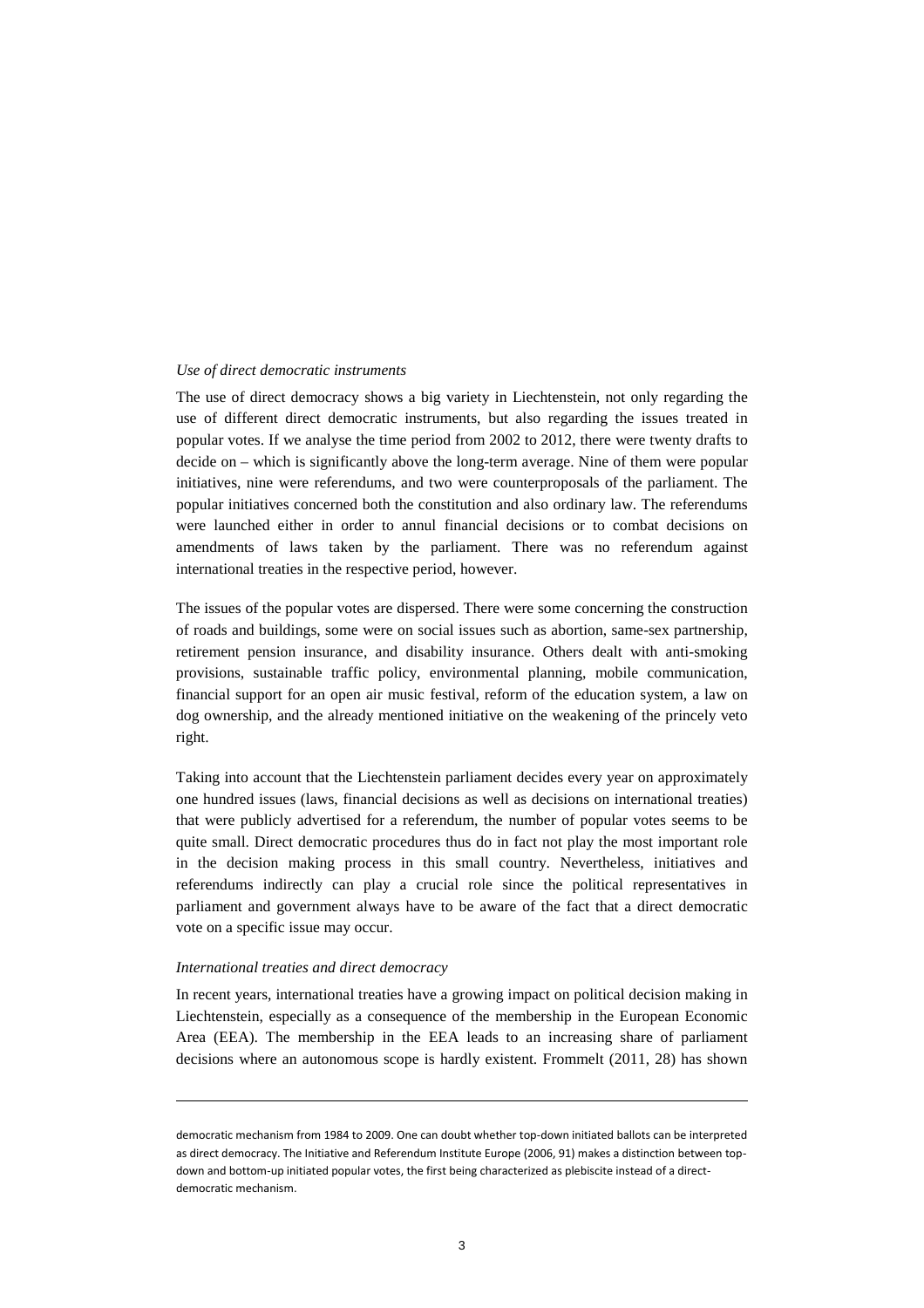that between 2001 and 2009 only 33 percent of all acts approved by the parliament had a national impulse, whereas 41 percent had an EU-EFTA-impulse, around 17 percent had another international impulse, 8 percent had a Swiss impulse. Thus, direct democratic interventions into the decision making process are somewhat reduced since popular initiatives are not allowed if they are in contradiction to the constitution or international treaties. It must be pre-proofed by the government and by the parliament whether or not initiatives registered at the government fulfil this requirement. If not, initiatives cannot be started. In addition, a referendum against a decision makes no sense if there is no national margin in how to transform EEA-obligations into national law.

Despite these restrictions concerning direct democratic rights, there are still many opportunities to influence politics in Liechtenstein. In the following sections we show how the international financial and economic crisis affected the Liechtenstein economy, what political effects resulted from the crisis, what direct democratic response would have been possible in theory, and what happened more specifically in reality.

## **Economic challenges in the context of the economic crisis**

The economic challenges Liechtenstein is facing at present are at least fourfold. On the one hand, Liechtenstein has developed rapidly as a so called off-shore financial centre after World War II. Internationally coordinated and progressively intensified intentions to combat money laundering and similar practices, beginning by the end of the 1980s, strongly affected Liechtenstein. It initiated a first round of adaptations in the financial centre of Liechtenstein, especially by introducing legal acts and installing agencies for due diligence in order to prevent money laundering and similar criminal financial activities. Secondly, the collapse in part, and the eruptions in the banking sector worldwide after the Lehman Brothers' crash in September 2008 had an additional negative effect on the economy even in Liechtenstein, namely on the banking sector. Thirdly, the world economic crisis and the difficulties to export industrial goods into the European and the world market affected the industrial sector in Liechtenstein as well. The industrial sector, and not only the financial services sector, also plays a very important role in the Liechtenstein economy. And fourthly, as a consequence of the international economic crisis, of the growing depths of European countries and of the problem of tax evasion, the pressure against off-shore financial centres grew stronger and stronger, thus finally forcing Liechtenstein to completely change its economic strategy.

More detailed and in figures, it shows up like described in the following sections. The number of legal entities, of holdings, trusts and other non-domestic entities almost steadily rose from 4'500 in 1959 to 28'000 in 1975 and finally to 82'500 in 2001, which was probably about the maximum (Merki 2003, 70). There are no regular statistical figures on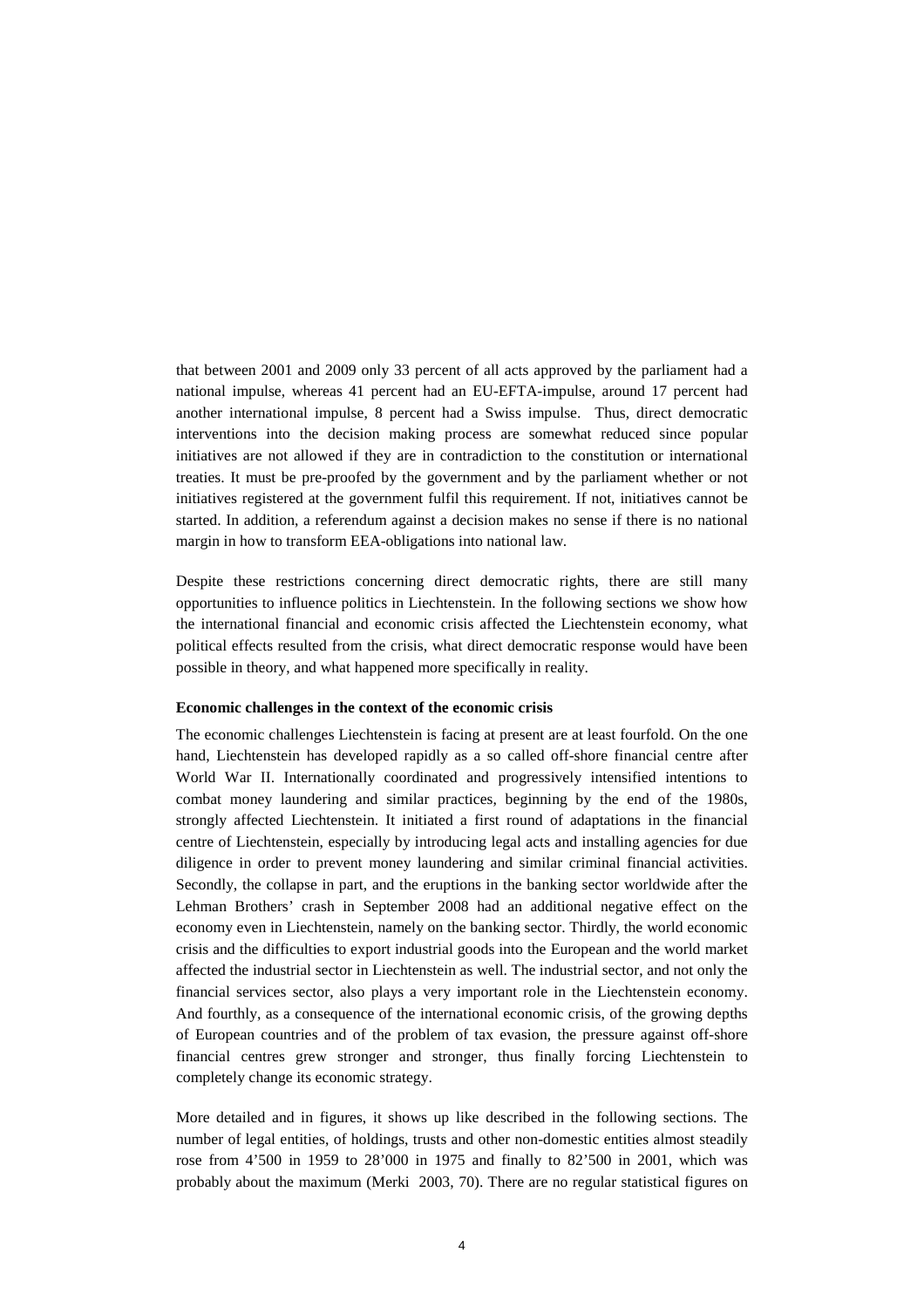legal entities before 2008, thus the cited figures are estimations. Most of the legal entities were non-domestic, and the registration in Liechtenstein went with the help of trustees. The number of legal entities is quite high compared to the population in Liechtenstein, which amounts to only 36'000 inhabitants at present. Compared to 2001, the number of legal entities was still on a very high level of about 78'000 at the beginning of 2008, but it decreased to less than 60'000 in 2010 (Regierung 2008, 369; 2011, 322). The aggravated pressure on financial off-shore places – among them Liechtenstein – began in 1989 when the informal body G7 together with the EC put the Financial Action Task Force on Money Laundering (FATF) into action.

## *Increasing pressure on financial centres*

The FATF later released a "black list" of non-cooperative financial centres and countries. All these financial centres were facing severe disadvantages if they were not willing to implement standards to avoid money laundering. Those days, money laundering was interpreted as a financial activity with money stemming from illegal activities like smuggling of arms, drugs etc., terrorism, blackmailing and so on. It was clear to the political elite in Liechtenstein, that Liechtenstein should undertake all efforts to be removed from the black list and, later on, from the "gray list" as soon as possible. In the first FATFblacklist of 2000, Liechtenstein is perceived as one of the fifteen uncooperative countries. In the year 2000, an act on due diligence was set into force in Liechtenstein and Liechtenstein reached the goal to be acknowledged as a co-operative financial centre. In the 2001 report of the FATF eight countries were still characterised as uncooperative, Liechtenstein not being among them any more.

| Date       | Event                                                                           |
|------------|---------------------------------------------------------------------------------|
| 2000       | Black list of FATF on money laundering, including Liechtenstein                 |
| 2000-09-14 | Amendments to act on due diligence approved by parliament                       |
| 2001       | Liechtenstein removed from the FATF black list                                  |
| 2003-05-16 | Int. treaty to combat financing of terrorism approved by parliament             |
| 2004-06-18 | Act on financial market authority approved by parliament                        |
| 2006-12-14 | Convention on laundering, search, seizure and confiscation of the proceeds from |
|            | crime approved by parliament                                                    |
| 2008-02-14 | Arrestment of Klaus Zumwinkel in Germany                                        |
| 2008-09    | Lehman Brothers crash, beginning of world economic and financial crisis         |
| 2009-03-12 | Liechtenstein Declaration on white money strategy                               |
| 2009-06-25 | TIEA agreement with United States of America approved by parliament             |
| 2009-11    | 12 TIEA and DTA agreements signed, Liechtenstein removed from FATF grey list    |
| 2010-09-23 | New taxation law approved by parliament                                         |

#### *Table: Milestones from 2000 to 2010*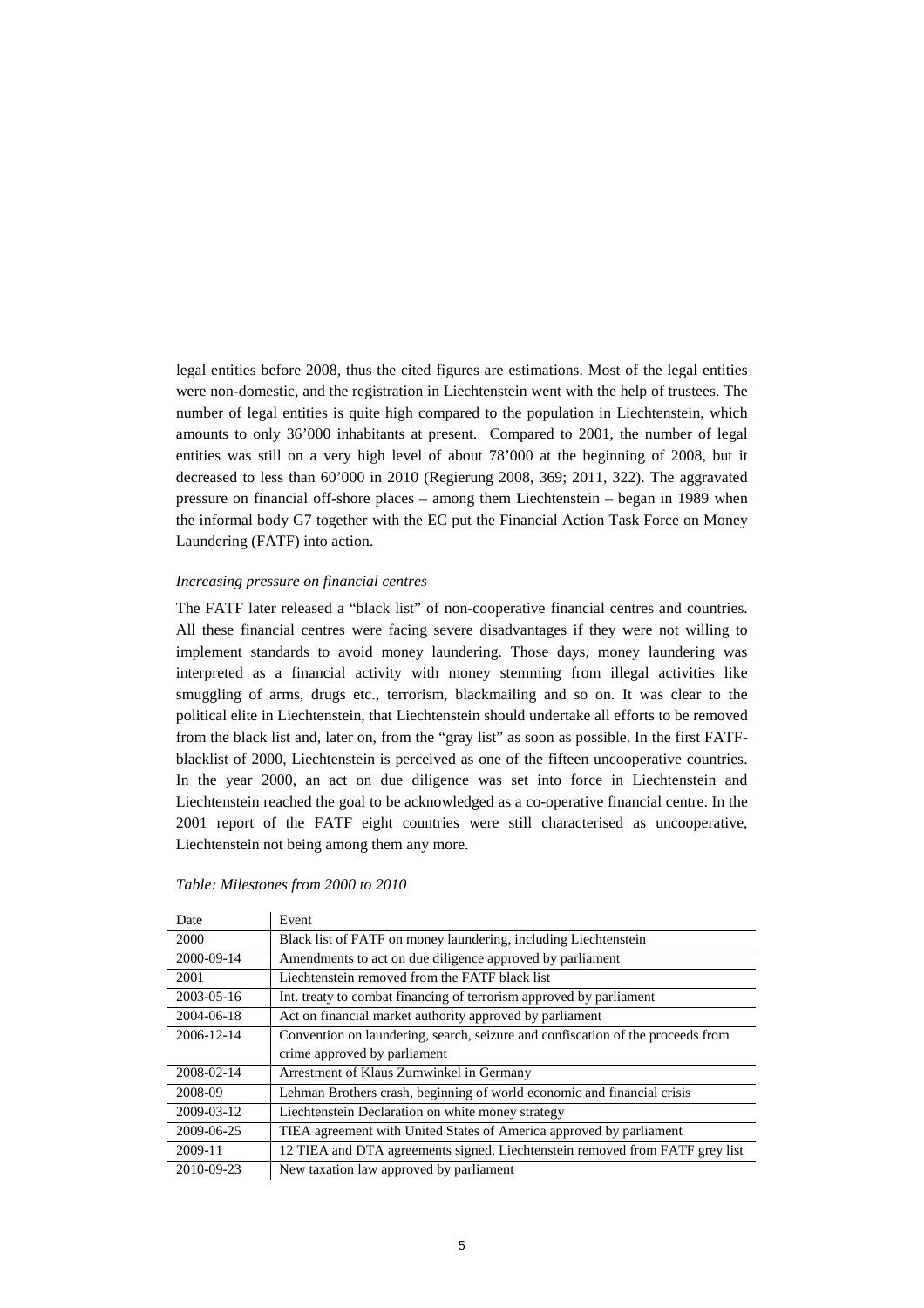The FATF blacklist was not at all the end of the struggle, but rather the beginning. In December 2001, the Liechtenstein government informed the parliament on the main challenges arising from international developments. According to the government these were the already mentioned – and still ongoing – FATF-process, the US claim for legal assistance, the OECD-initiative regarding harmful tax practices, the EU-initiative concerning taxes on interest, the amendment of the EU-directive regarding money laundering, and, finally, the combat against financing terrorism (Landtag 2001, 1386). Several legal acts and international treaties were initiated in Liechtenstein following these constraints, for instance the treaty between the United States of America and Liechtenstein on international legal assistance**[3](#page-5-0)** , the international treaty to combat terrorism**[4](#page-5-1)** , the act on financial market authority**[5](#page-5-2)** , the relevant EEA-decisions against money laundering**[6](#page-5-3)** , the convention of the Council of Europe on money laundering**[7](#page-5-4)** , and many others.

Up from the year 2008, a new chapter of combating financial centres like Liechtenstein was opened. The intensified pressure on the Liechtenstein banks started with a real showdown, when the CEO of the German Post AG, Klaus Zumwinkel, was arrested due to tax evasion in his home on 14 February 2008. **[8](#page-5-5)** He was suspected to have hidden millions in a Liechtenstein bank – the LGT Bank in Liechtenstein, owned by the princely family – without paying taxes for it in his home country. This was the beginning of tax investments by help of data, stolen by bank employees and sold to tax offices in other countries. Swiss banks were suffering from the same "evil" (from their point of view, of course, while tax authorities legitimize the purchase of stolen data on bank customers with their duty to collect taxes according to the law and to care for social justice and equal treatment). Up to

l

<span id="page-5-0"></span>**<sup>3</sup>** Treaty between the Principality of Liechtenstein and the United States of America on international legal assistance in criminal cases of 8 July 2002 (LGBl. 2003 no 149). Approved by parliament 13 March 2003; public invitation to referendum on 20 March (no referendum); 2003 entering into force 1 August 2003.

<span id="page-5-1"></span>**<sup>4</sup>** International Treaty of 9 December 1999 to combat financing of terrorism (LGBl. 2003 no 170). Approved by parliament 16 May 2003; public invitation to referendum on 22 May 2003 (no referendum); entering into force 8 August 2003.

<span id="page-5-2"></span>**<sup>5</sup>** Act on financial market authority (LGBl. 2004 no 175). Approved by parliament 18 June 2004; public invitation to referendum on 23 June 2004 (no referendum); entering into force 1 January 2005.

<span id="page-5-3"></span>**<sup>6</sup>** EEA-Decisions against money laundering: EEA-Decision 2003 no 98. Approved by parliament 18 December 2003; public invitation to referendum on 23 December 2003 (no referendum). EEA-Decision 2006 no 87. Approved by parliament 14 December 2006; public invitation to referendum on 19 December 2006 (no referendum).

<span id="page-5-4"></span>**<sup>7</sup>** Convention on Laundering, Search, Seizure and Confiscation of the Proceeds from Crime of 8 November 1990 (LGBl. 2000 no 270). Approved by parliament 16 March/15 September 2000; entering into force 1 March 2001.

<span id="page-5-5"></span>**<sup>8</sup>** Wohlwend (2011) describes in detail how the bank employee Heinrich Kieber stole data on custumers from the LGT Bank and sold it to the German tax authorities which led to the Zumwinkel affair.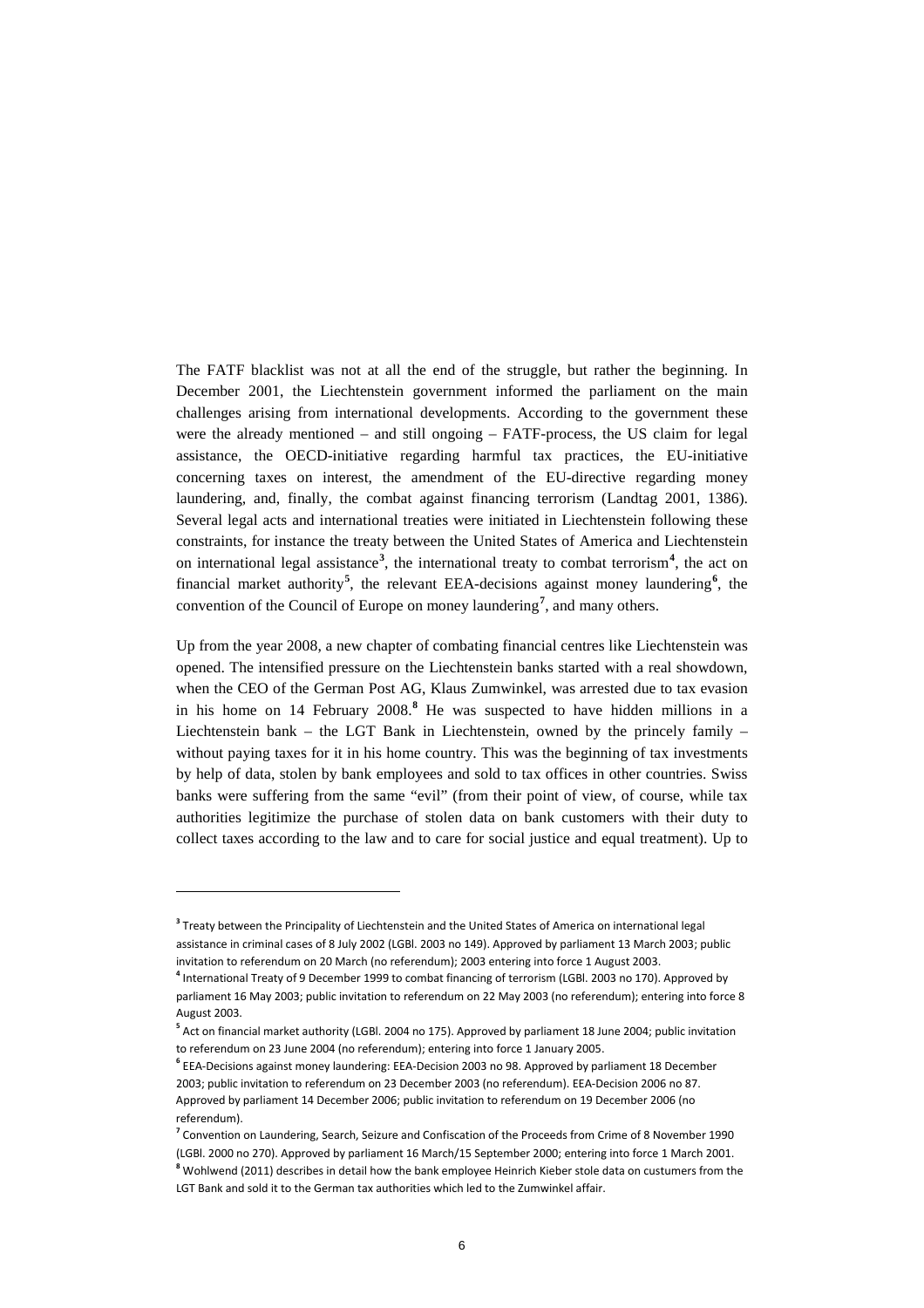the present, deals with stolen data are a flourishing and profitable business for both data thieves as well as for tax authorities.

# *New strategy and reform of the financial centre*

Although the Liechtenstein government and the hereditary prince expressed their protest against the unfriendly act of the German tax authorities, it was not to avoid that the financial sector in Liechtenstein was facing fundamental changes. Already some months after the Zumwinkel arrestment, in November 2008, the LGT Bank which was concerned by the data theft, announced to completely stop its offshore business.**[9](#page-6-0)** Since this was and still is the biggest bank in Liechtenstein and the princely family is the owner of the bank, this could be interpreted as a real change of paradigm not only of the respective bank, but subsequently also of Liechtenstein as a whole. And indeed, it only took until 12 March 2009 when the government and the hereditary prince together announced the so called "Liechtenstein declaration", a commitment to a prospective "white money strategy", limiting financial business in the future to legal or legalized money only. Liechtenstein now admitted that it was willing to accept the OECD standard on transparency and information exchange concerning taxes. Liechtenstein from then on offered bilateral agreements on taxes to all other countries, also including co-operation in cases of tax evasion. Negotiations with a growing number of countries started shortly after the announcement.

In the following months and years, a series of Tax Information Exchange Agreements (TIEA) and Double Taxation Agreements (DTA) were negotiated with foreign countries in order to fulfil the OECD standard. Already on 14 March 2009, the Liechtenstein newspapers reported on the beginning of negotiations with Germany. In September 2009, five TIEAs and two DTAs were completed, some others were in preparation. The TIEA with the United States of America, approved in parliament on 25 June 2009, was groundbreaking. In November 2009 bilateral treaty number twelve was signed and Liechtenstein was removed from the "grey" list of the OECD. Until June 2011, two dozen of treaties were signed, in August of the same year also the tax agreement with Germany.<sup>[10](#page-6-1)</sup>

The impact on the Liechtenstein financial sector was severe. Figures on the banking sector had shown similar tendencies of expansion like in the trustees sector before the international efforts against off-shore finance places had started. In 1960, only three banks had been active in Liechtenstein. The number of banks increased in the 1990s to fourteen banks in 2000 and to sixteen banks at present. The net earnings of the banks rose from less

 $\overline{a}$ 

<span id="page-6-0"></span>**<sup>9</sup>** Liechtensteiner Vaterland, 11 November 2008.

<span id="page-6-1"></span>**<sup>10</sup>** Liechtensteiner Vaterland, 14 March, 15 September and 11 November 2009; 17 August 2011.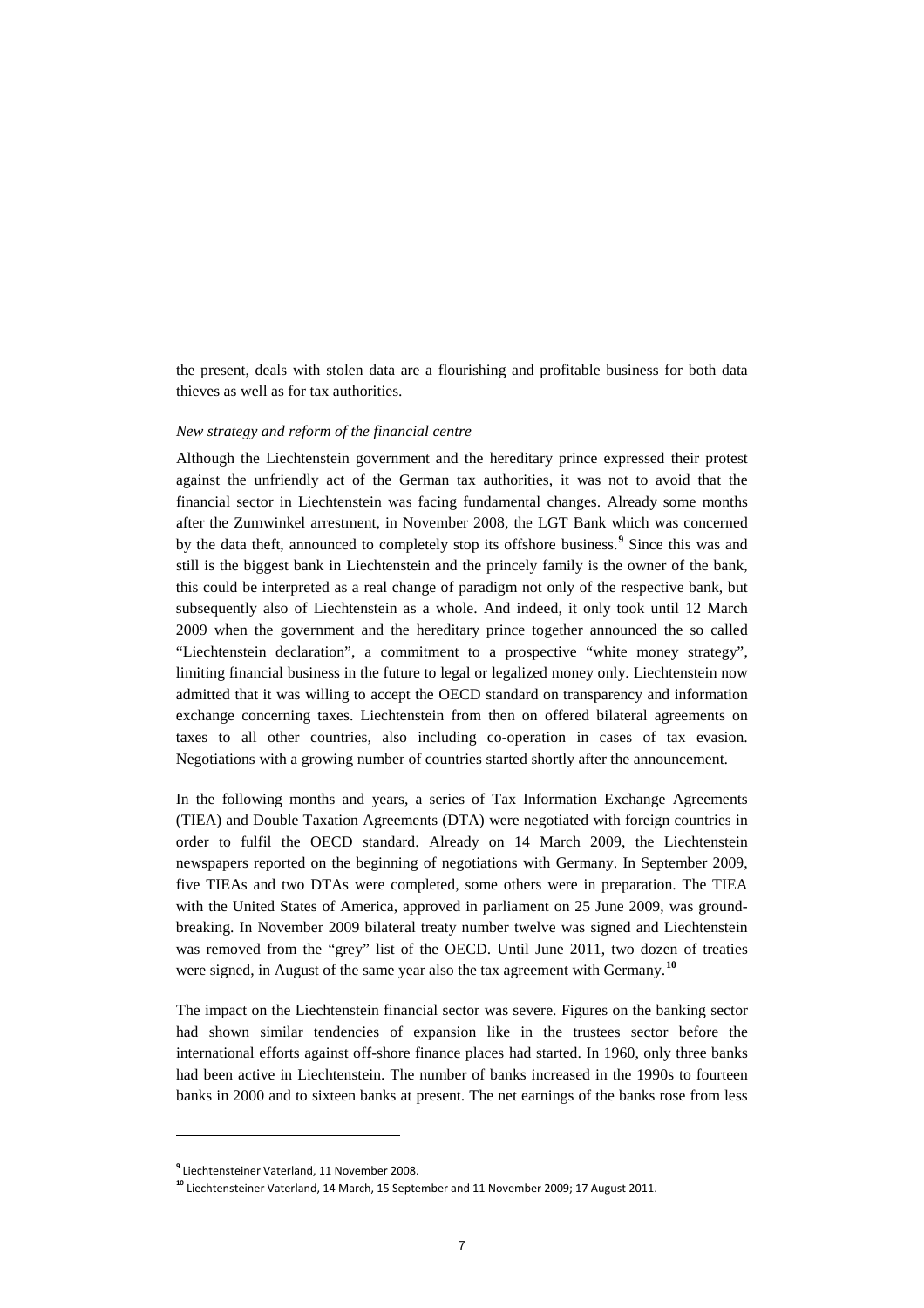than two million Swiss francs in 1960 to 549 million in 2000. The peak was reached in 2005 with then 742 million Swiss francs of net earnings. In the following years the banking business turned out to be more and more difficult, although the profits were still not so far below the peak. In 2011, however, net earnings dropped dramatically by 71.4 percent: 163 million Swiss francs of net earnings set the banks back at the level of the mid 1990s (Liechtenstein statistics).

#### *Impact on national budget*

The economic crisis left its mark also on the national budget. Not only were profits decreasing, thus leading to reduced tax payments. But at the same time, the government proposed several tax reductions in the taxation law in order to attract investors, which was finally approved by the parliament. The figures read as follows: state income rose from about 500 million Swiss francs in the mid 1990s to around 1 billion in the 2000s. The maximum of 1'206 million Swiss francs was reached in 2006. Despite the negative trend afterwards, there was only one single year (2008) with a negative cash flow, i.e. state income was below state expenses. Therefore, Liechtenstein does not suffer from public depths so far, in contrast to most other – if not all other – European countries. On the contrary, there are still remarkable public financial reserves. Nevertheless, the government was regularly warning about a negative cash flow in the annual budget starting with the negative turnaround in public income, and the government urgently reminded to reduce public expenditures. There has never been any doubt neither on the side of the government nor the parliament to follow a distinct strategy to avoid public depths in the future. In order to avoid depths, public expenditures had to be cut down significantly.

In a first round, reductions of 170 million Swiss francs were postulated and approved by the parliament in slices. When the budget for the year 2013 was presented to the media in September 2012, the outlook of the government still expected a deficit of 209 millions – despite the already approved and partly implemented expenditure reductions. It was announced that additional savings were necessary, although one has to admit that the outlook in the national budget usually is too pessimistic. According to the government, the main reason for the deficit in the budget is expected lower tax incomes, decreasing by 22 percent from 2012 to 2013 (i.e. 153 million Swiss francs reduction). Therefore, in addition to the reduction of expenses, a moderate increase of taxes was discussed in the parliament, yet not decided when this article was written.

## **Absence of direct democratic interventions**

It is amazing that the new economic strategy towards internationally accepted financial business activities was drafted, decided, announced, and implemented without any direct democratic intervention. The same holds true for amendments in the national taxation law,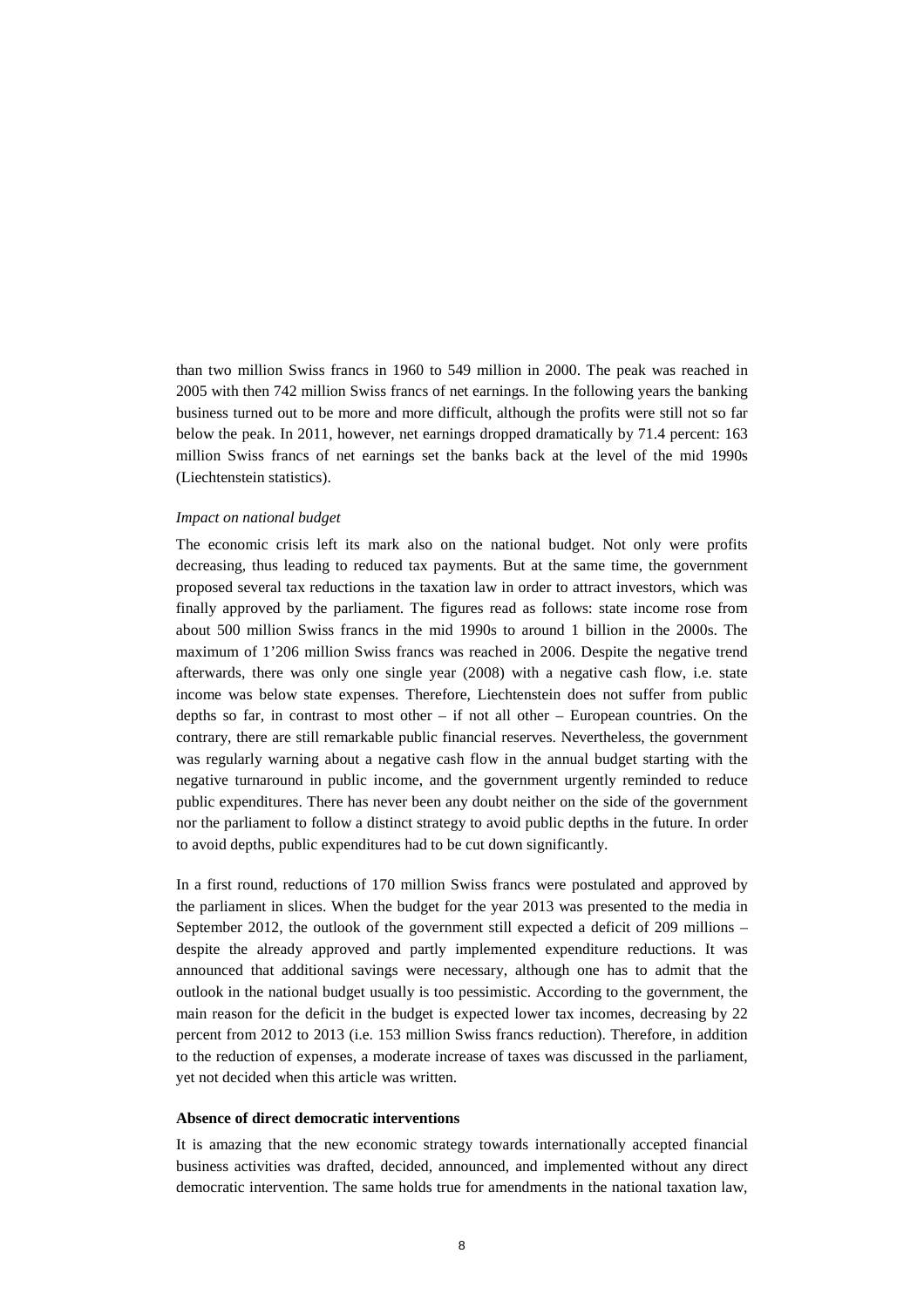leading to lower taxes for the majority of the taxpayers, but also to a growing national deficit on the other hand. Although it was clear to all stakeholders that the new strategy was a huge challenge for the financial services sector, and maybe even the end of it, no referendum and no popular initiative was launched on this issue. As mentioned earlier, there were ballots on dog ownership, abortion and many other issues. But when it came to a complete and irreversible transformation of an extraordinarily important pillar of the Liechtenstein economy, the relevant decisions were not forwarded to a popular vote. The past decade shows more than only the absence of direct democracy in this respect. It also shows that national policy is more and more determined by international developments, requirements and obligations. Furthermore it demonstrates that there is a shift from legislative to executive power, from the parliament to the government. The evolution of the response to the financial and banking crisis in Liechtenstein gives some evidence for this.

A first and quick response to the arrestment of the German Post CEO in February 2008 was brought forward by the government in alliance with the hereditary prince. Prime Minister Klaus Tschütscher later labelled the arrestment as a "historical black day" for Liechtenstein.**[11](#page-8-0)** The first response to the arrestment consisted of a protest. The government was complaining that the German authorities were harming the sovereignty of Liechtenstein and its legal security since the arrestment was effected due to data theft. The banking secrecy was vividly defended by the official Liechtenstein at that time. There was no doubt that the customers of Liechtenstein banks should be protected. The banking secrecy was interpreted as being legitimized in a global world context where citizens were more and more screened by their respective countries and privacy was endangered. Already implemented activities to combat money laundering, terrorism etc. were estimated to be sufficient. No additional compromises, especially regarding tax evasion, should be accepted. But as described above, some months later, in November 2008, the princely bank LGT announced the end of its offshore business. In March 2009, the affiliated trustee enterprise (LGT Treuhand) was sold to another trust company, and the government and the hereditary prince together announced the "white-money strategy" (Liechtenstein declaration) some days later.

## *Leadership of the executive*

l

The Zumwinkel affair of February 2008 was hardly ever addressed in a parliament debate later on. It was the first time on 12 March 2008 to have a discussion in the parliament on it, at the occasion of a debate on the report of the government on a prospective concept and on measures for the banking and financial centre Liechtenstein (the so called "Futuro" report).

<span id="page-8-0"></span>**<sup>11</sup>** Minutes of the Parliament (Landtagsprotokoll), 20 November 2009, p. 1935.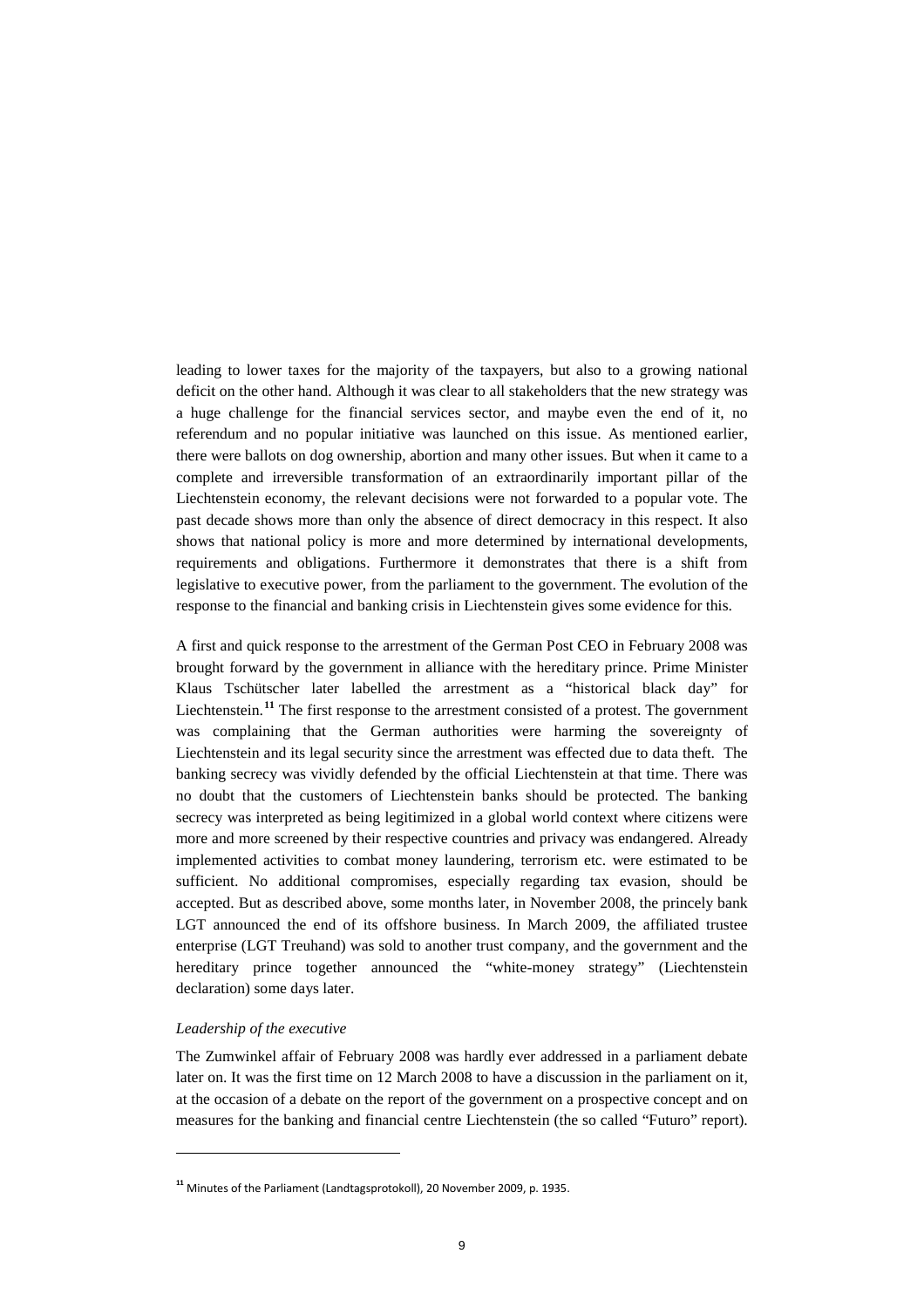The report was a delayed response to a postulate of the parliament from autumn 1999. There was a long debate in the parliament, but finally the report was approved. With respect to the Zumwinkel affair and the international media response, the then minister of justice and forthcoming prime minister, Klaus Tschütscher, stated in the parliament at this session: "To me personally and to the government it seems to be the wrong way to abandon everything and to turn around just because of a media campaign abroad."**[12](#page-9-0)** The parliament debate made quite clear that the banking secrecy, assistance to tax evasion, anonymous trusts, and other instruments of the financial centre should be protected and defended. The Zumwinkel affair was again mentioned very briefly in debates in May and November 2009. But the main focus was not on the event of the arrestment of this prominent person, but on upcoming, challenging and ongoing international developments and threats with their high impact on the financial services sector in Liechtenstein.

The Liechtenstein declaration of March 2009, independently announced and promoted by the government, had not been put to a public discussion in the parliament in advance. It lasted until 22 April 2009 when the declaration was the first time mentioned in the parliament, without causing any debate though. The declaration was named in a short response to a query in the parliament concerning the proactive policy of the government. The prime minister stated that the Liechtenstein declaration was a milestone in the Liechtenstein finance place and tax policy. "Liechtenstein leaves the formerly exercised policy of reacting in a merely defensive way on questions of information exchange in tax affairs, i.e. with a purely single case approach and only where demands from abroad are addressed to Liechtenstein with pressure."**[13](#page-9-1)**

## *Crisis of financial centre in parliament debates*

On 25 June 2009 it was the first time that the Liechtenstein declaration of March 2009 was a more extensive issue in a public parliament debate, although the new strategy was again not the core issue. In fact, the treaty with the United States of America on information exchange in tax affairs was the topic of the agenda. Prime minister Klaus Tschütscher expressed in one of his statements pretty clearly that it was the government which had defined the new financial centre strategy: "As you know, the government has laid down the

<span id="page-9-0"></span>**<sup>12</sup>** Minutes of the Parliament (Landtagsprotokoll), 12 March 2008, p. 100. Original: "Hier wegen einer medialen Kampagne aus dem Ausland einfach ein für alle Mal alles auf den Haufen zu werfen und umkehren zu wollen, das scheint mir persönlich und der Regierung völlig der falsche Weg zu sein."

<span id="page-9-1"></span>**<sup>13</sup>** Minutes of the Parliament (Landtagsprotokoll), 22 April 2009, p. 125. Original: Liechtenstein rückt damit ab von der bisher praktizierten Politik, Fragen des Informationsaustausches in Steuerfragen aus einer rein defensiven Haltung, d.h. rein einzelfallbezogen und nur dann, wenn Forderungen von aussen und unter Druck an unser Land herangetragen werden, anzugehen.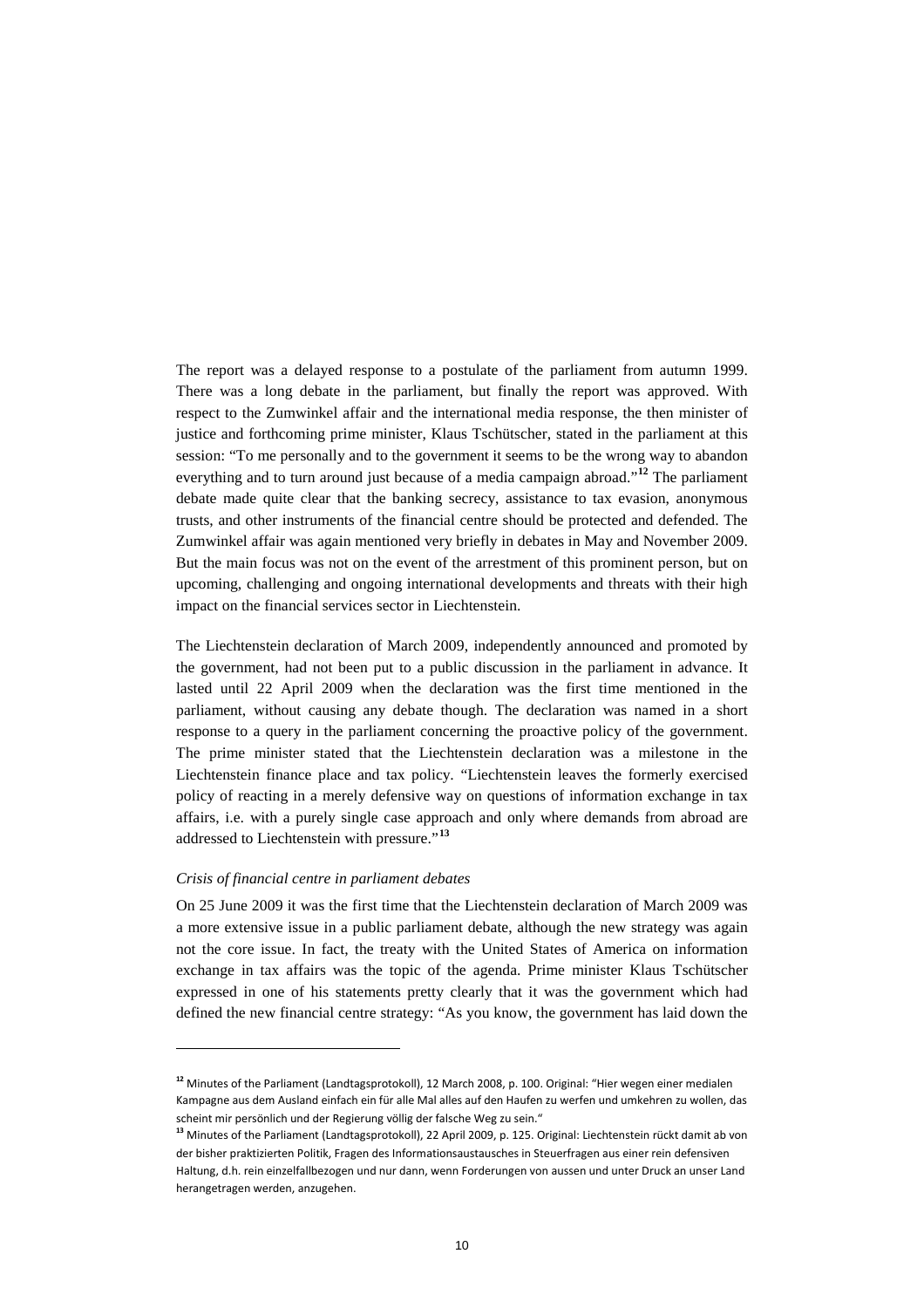new marks for the finance place and above all for the international tax policy of Liechtenstein – publicly, with respective national and international communication. With this declaration, we and the country of Liechtenstein commit ourselves to the global OECD standard on transparency and information exchange in tax affairs."**[14](#page-10-0)** During the same debate the prime minister indicated that the transformation and reform process had been confronted with a significant higher speed along the past weeks and months.

In the same parliament session the prime minister stated that the reform process in the financial services sector was largely supported by the main business associations, among them the Liechtenstein Chamber of Commerce and Industry, the Liechtenstein Bankers Association, and the Liechtenstein Chamber of Lawyers. He did not mention the Liechtenstein Association of Professional Trustees, however. The trustees were the ones who probably would suffer most from the reform process. Representatives of the industry hoped that no disadvantage would result concerning their export activities and therefore favoured good relationship with export areas and countries. They, too, had been in favour of DTAs long before the international financial crisis had arisen. They wanted to avoid any discriminating measures against the Liechtenstein economy, but, on the contrary, improve their export opportunities. The banking sector eventually could survive with new business models, concentrating on "white" (legal or legalized) money and maybe by expanding to other countries. It was crucial for the banking business that  $-$  in future  $-$  they would not be discriminated against in other countries. The trustees, on the other hand, were uncertain about their future. Their business model based particularly on instruments and legal constructions which one after the other seemed to get attacked or would even be abandoned sooner or later.

The Liechtenstein declaration was again mentioned in a parliament debate on 20 November 2009, half a year after the public announcement of the declaration. The debate took place at the occasion of an extra issue on the agenda, called information of the government on the situation and the development of the finance place. There was no debate at all in the parliament following this information, which again indicates that the whole reform process was almost completely dominated by the executive.

<span id="page-10-0"></span><sup>&</sup>lt;sup>14</sup> Minutes of the Parliament (Landtagsprotokoll), 25 June 2009, p. 539. Original: "Mit dieser Erklärung haben wir seitens der Regierung bekanntlich die neuen Eckwerte für den Finanzplatz und dabei insbesondere für die internationale Steuerpolitik Liechtensteins festgelegt und zwar öffentlich, mit entsprechender nationaler und internationaler Kommunikation. Mit dieser Erklärung bekennen wir uns, bekennt sich das Land Liechtenstein, zum globalen OECD-Standard für Transparenz und Informationsaustausch in Steuerfragen."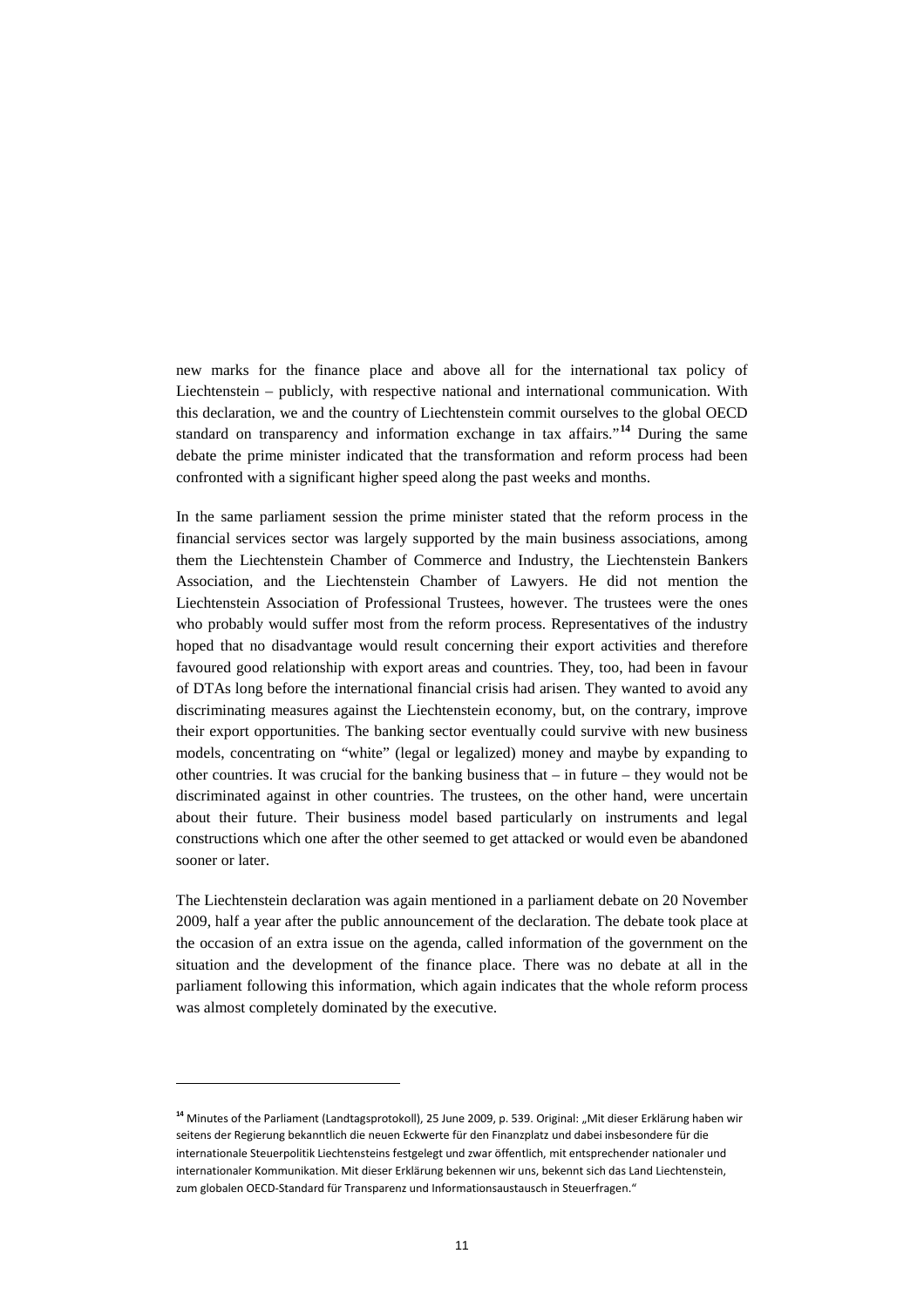There have been contacts between the government and the parliament which are not open to the public, though. We are speaking of special commissions of the parliament such as the commission on international relations or the finance commission. These commissions, however, do not decide on relevant issues. These are taken in the plenary session of the parliament. Additionally, the provisions on the parliament allow to have non-public sessions of the parliament. These, of course, are not open to the public, outsiders do not know details on these parliament debates, and there are no publicly available minutes on these debates. Nevertheless, the minutes on the ordinary parliament sessions contain hints on non-public sessions.

In the debate of 22 April 2010 on eleven TIEA agreements, the two government parties disputed vividly on the reform course which was initiated in 2008 by the then leading Progressive Citizens' Party (*Fortschrittliche Bürgerpartei*) with Prime Minister Othmar Hasler, criticised by the junior partner in the government, the Patriotic Union (*Vaterländische Union*). After the elections of February 2009, Klaus Tschütscher became Prime Minister and the Liechtenstein declaration followed shortly afterwards. In the debate of 22 April 2010, the Progressive Citizens' Party drew attention to the change of opinion of the Patriotic Union. The core accusation, though, was that the government and the Prime Minister were not informing the parliament adequately on strategies and activities concerning the financial sector reforms and negotiations. In a common declaration, the parliamentarians of the Progressive Citizens' Party criticised the information and communication policy of the government (minutes of the parliament, pp. 414-418). In this declaration, a non-public session of the parliament in December 2008, lasting several hours, was mentioned. Some of the issues were brought to public awareness since some queries in the public parliament debate concerning challenges and strategies followed, formulated by the junior partner in the government, the Patriotic Union. Obviously, the Patriotic Union still did not feel to be good enough informed on the financial centre agenda. Again, on 16 March 2010, a non-public session of the parliament on activities concerning the financial centre must have taken place, according to the declaration of the Progressive Citizens' Party in the 22 April 2010 parliament session.

As we can see, there are more contacts between government and parliament than just those at the public sessions of the parliament. But one can also see that the parliamentarians, namely the ones with more distance to the leading party in the government, feel to some degree to be cut off of information. Repeatedly the government is criticised for its information and communication policy towards the parliament and the parliament more or less feels to be pushed to a passive role.

#### *Opposition to the reform process*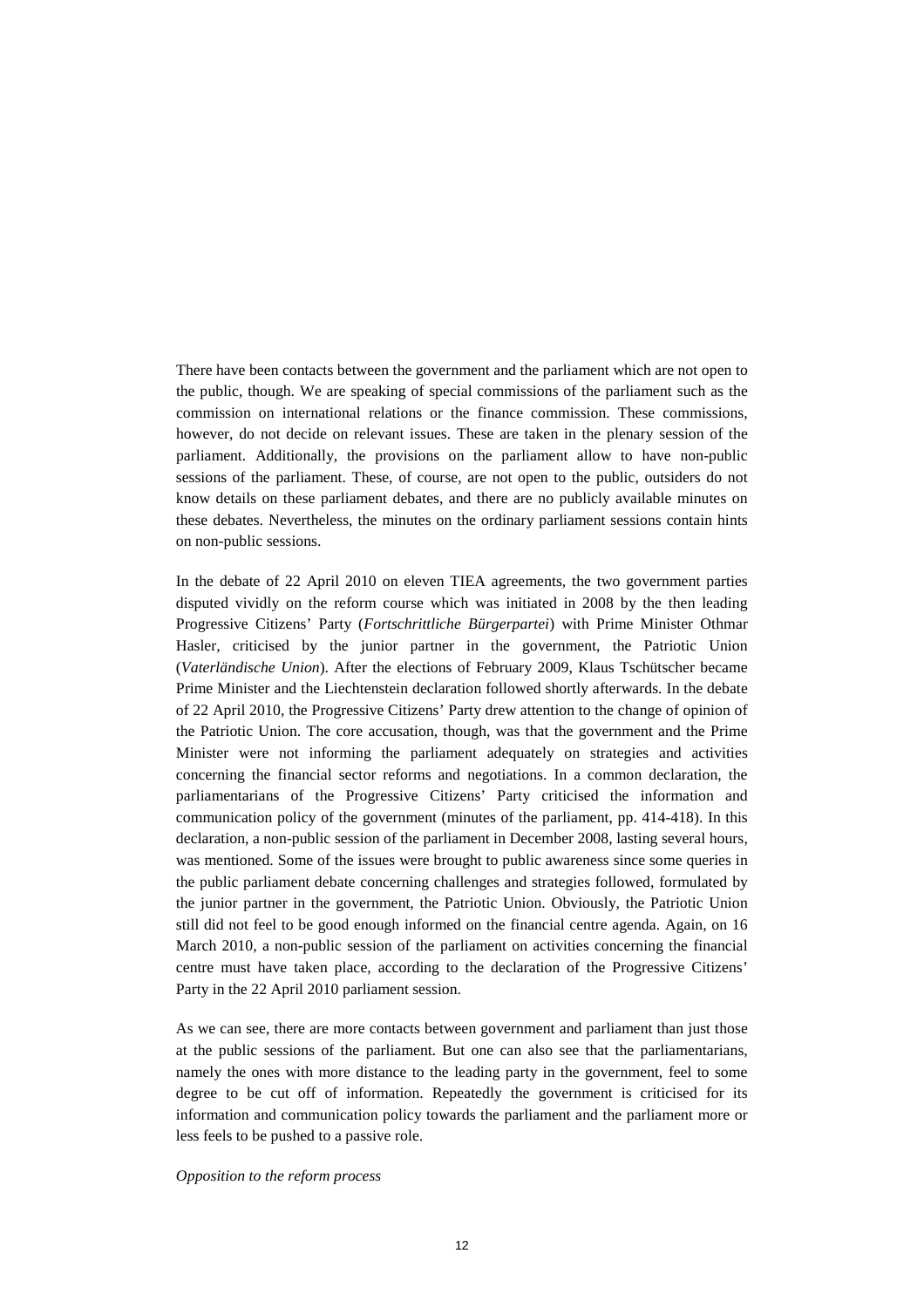The Association of Professional Trustees – or representatives of this association – repeatedly criticised, also publicly through letters to the editor in the newspapers, that they were not enough involved into the decision making process. From their point of view, too many concessions were made in the respective bilateral international treaties regarding tax information, instead of just fulfilling the minimum standard of the OECD requirements. They argued that the customers would leave the financial centre Liechtenstein in case that there were too many financial burdens for them to bear, if legal security would not be guaranteed, and if the banking secrecy would not be saved. There was in fact a quite dramatic trend with respect to the number of legal entities in the public register. From January 2008 to December 2011 the number of deposited foundations decreased from 47'590 to 32'532, the number of trusts shrank from 14'841 to 11'654 (Regierung 2008, 369 and 2011, 322). Nonetheless, the trustees abstained from starting a referendum against any parliament decision. Instead, they initiated a media campaign with advertisements, flanked by public posters, where they directed the attention on the importance of the financial services sector and the trustees for the economical wellbeing of Liechtenstein. This was a means of manoeuvring themselves into a more positive light and strengthening their position in the political arena.

As expressed earlier, the absence of any direct democratic intervention into the reform process is astonishing if one considers that the effects of the reform process are really outstanding. If one had asked the voters and inhabitants of Liechtenstein about their preferences, probably a strong majority would have wished that things stay unchanged and life would go on as it was before. As we have already seen, beginning after World War II, the Liechtenstein economy had developed rapidly at all levels and in almost all sectors. The financial services sector was an important pillar to this development. Not only were high profits and many workplaces directly provided by this sector. It also guaranteed reasonable conditions for the other economic sectors, for industry and trade. Finally, it helped to generate high income for the state and the municipalities. Thus, Liechtenstein ended as a country with one of the highest per capita income worldwide. This favourable situation seemed to be endangered – at least to some degree – by international efforts to combat tax evasion and to harmonize tax regimes. But it was an illusion, in the end, that things would not change.

Nevertheless, at least the speed and the degree of concessions made in the international treaties could have caused opposition. Since March 2009, and the announcement of the Liechtenstein declaration, the government acted very actively or even pro-actively, as the government expressed it itself. Many observers, above all the professional trustees, criticised that too many concessions were made and that Liechtenstein should act more defensive. At the time when this article was written, treaties concerning flat rate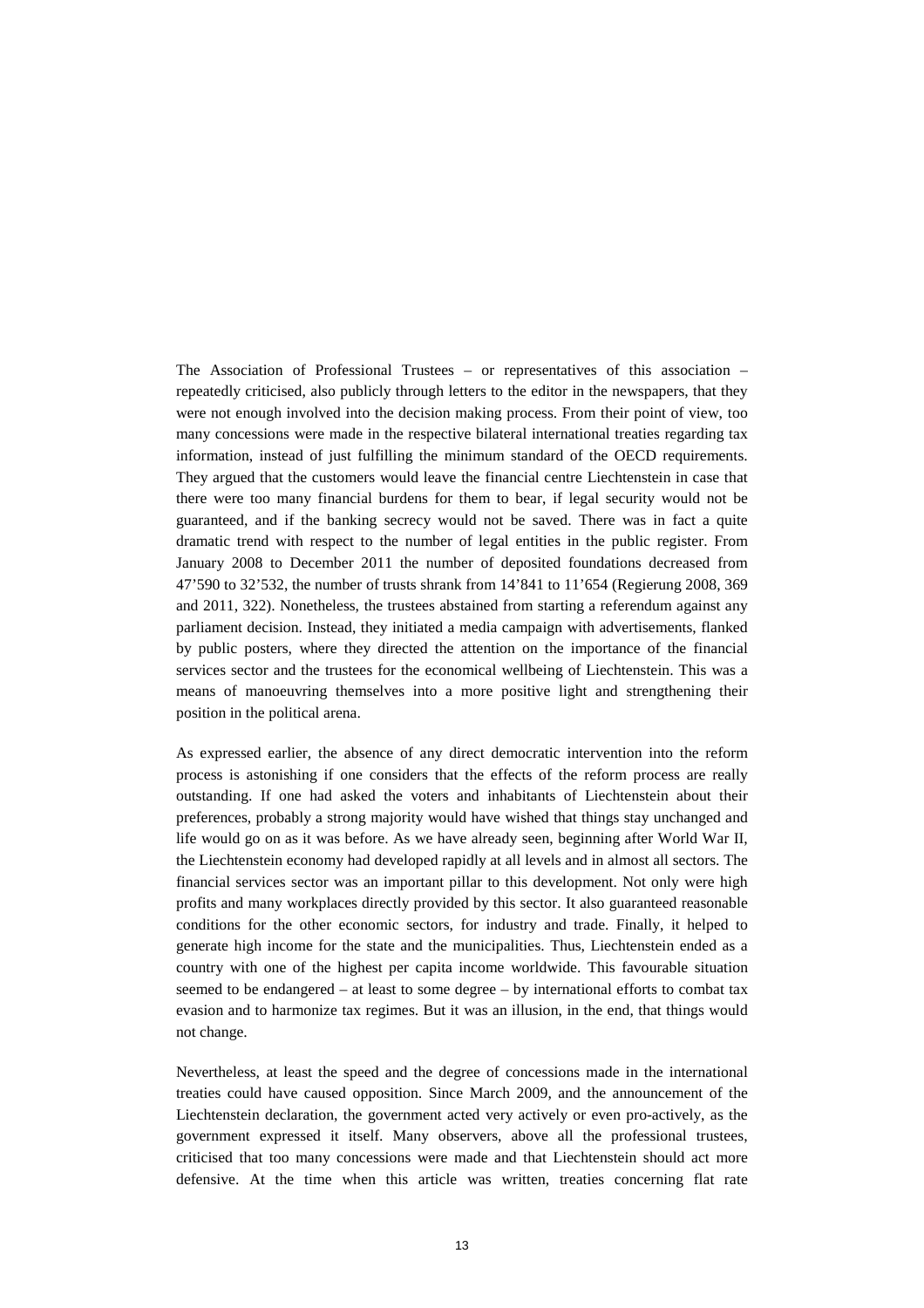withholding taxes between Liechtenstein and Germany and between Switzerland and Germany were in a political debate in all of the three countries. While several German States (*Bundesländer*) demanded stricter regulations in a treaty with Switzerland, some Swiss politicians, on the other side, announced to refuse the contract because for them it was already too far going. The Liechtenstein prime minister however stated in an interview with a leading Swiss newspaper<sup>[15](#page-13-0)</sup> that even an automatic tax information exchange should not be left out of consideration. This led to a dissonance between the government and financial services stakeholders, but also between the two coalition partners in the government.**[16](#page-13-1)**

Obviously, there was no remedy against the high speed reform policy in Liechtenstein. Concerned stakeholders from the financial sector, political parties and citizens dallied away every opportunity to launch a referendum as an emergency brake in this process – or at least to slow down the process. Once again one has to remember that other referendums and initiatives were launched during this time period, but none of them concerned the financial sector. In fact, there would have been many opportunities to decelerate or even to stop the process at the national level. Most of the parliament decisions on laws – including new tax law, the establishment of a financial market authority etc. – and decisions on international treaties were subject to a referendum. But no decision concerning the financial sector was opposed by a referendum in this period. In the following section we argue about the main reasons for this finding.

## **Reasons for the absence of direct democratic decisions**

The fact that direct democracy has not been activated throughout the reform process of the financial services sector in Liechtenstein cannot be put down to one single reason. It is rather a combination of different reasons. One cannot identify distinctively, though, how high the impact of the single reasons really was.

*Firstly*, Liechtenstein is too weak to give resistance to international pressure. Liechtenstein has a self-perception of being a small and vulnerable country which needs assistance from other countries. In its own history there have been tight connections to neighbouring Austria in the  $19<sup>th</sup>$  century and a still lasting liaison to Switzerland in the  $20<sup>th</sup>$  century, underlined by a common customs union, the Swiss franc as national currency and other

<span id="page-13-0"></span>**<sup>15</sup>** Tages-Anzeiger, 5 September 2012.

<span id="page-13-1"></span>**<sup>16</sup>** The dissonance between the *Vaterländische Union* and the *Fortschrittliche Bürgerpartei* was initially disputed in the respective party newspapers (*Liechtensteiner Vaterland* and *Liechtensteiner Volksblatt*) on 18 to 21 September. The *Fortschrittliche Bürgerpartei* urged the coalition partner to state clearly that an automatic tax information exchange would be refused.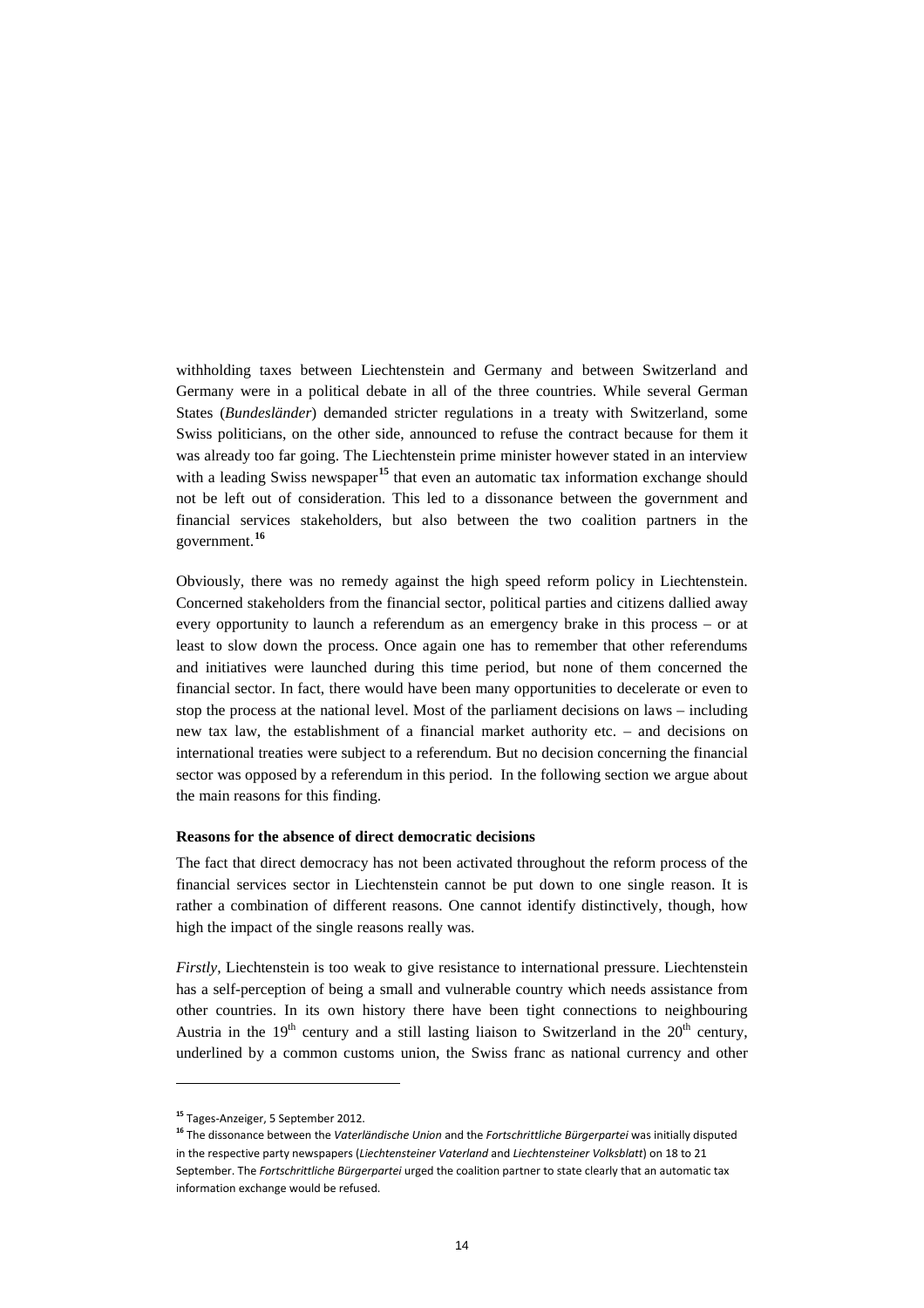modes of co-operation. Since 1995 Liechtenstein is also a member of the European Economic Area, which opens the European market to the Liechtenstein economy. Through these historical experiences the idea of national sovereignty is somewhat mitigated in Liechtenstein. Whereas other countries, even small countries like Switzerland or Norway, defend strongly their national sovereignty – although this might more and more turn out to be an illusion – Liechtenstein pursues a pragmatic path. While Switzerland resists as long as possible to international pressure on the financial centre, on legal provisions and practices, Liechtenstein gives in sooner. There is not much to do if there are strong demands from e.g. the United States of America, from Germany and other powerful nations, one could say. Good relationship to such partners is seen to be crucial for the Liechtenstein economy – for the industrial as well as for the banking sector. This attitude is not only shared by the government and the parties, but it is to a vast extent also shared by the relevant stakeholders. Therefore, flexible and pragmatic solutions are preferred in order not to risk severe conflicts with superior powers.

*Secondly*, direct democratic instruments are used only exceptionally in Liechtenstein, but if so, at the starting point, there is usually the conviction – or at least the hope – to be successful. One has to take into consideration that, in the long run, there is not much more than one popular vote on national level per year at average. Every year, about one hundred parliament decisions are subject to a referendum, not to speak of the unlimited opportunities to launch a popular initiative. This shows that the direct democratic instruments are used very selectively in Liechtenstein. Thus the situation is quite different from Switzerland where initiatives and referendums are used quite often. Additionally, there is no mandatory referendum in Liechtenstein, even not when it comes to constitutional amendments or international treaties. Direct democracy in Liechtenstein has been characterised as having the effect of a safety valve (popular initiative) or of an emergency brake (referendum), which indicates its exceptional position in the political system (Marxer & Pállinger 2007, 23; Marxer 2012b, 49-50). Due to the tininess of the country and the short distances between the people and the political elite, it is in most matters in fact easier to get in direct touch with the government, with parties and with members of the parliament, instead of collecting signatures for an initiative or a referendum. In political contexts of bigger countries, the motivation to start an initiative or a referendum may be one of just creating public awareness with an agenda setting purpose. In Liechtenstein it seems rather inefficient to use direct democratic instruments just for agenda setting and decision shaping reasons. The instruments are preferably used when the initiators are convinced that there is a realistic perspective to be successful in the process. In contrast to Switzerland where most initiatives fail, the success rate of popular initiatives in Liechtenstein is at about 40 percent. In cases of a referendum, more than 50 percent of the popular votes end with the refusal of the parliament decision, meaning that the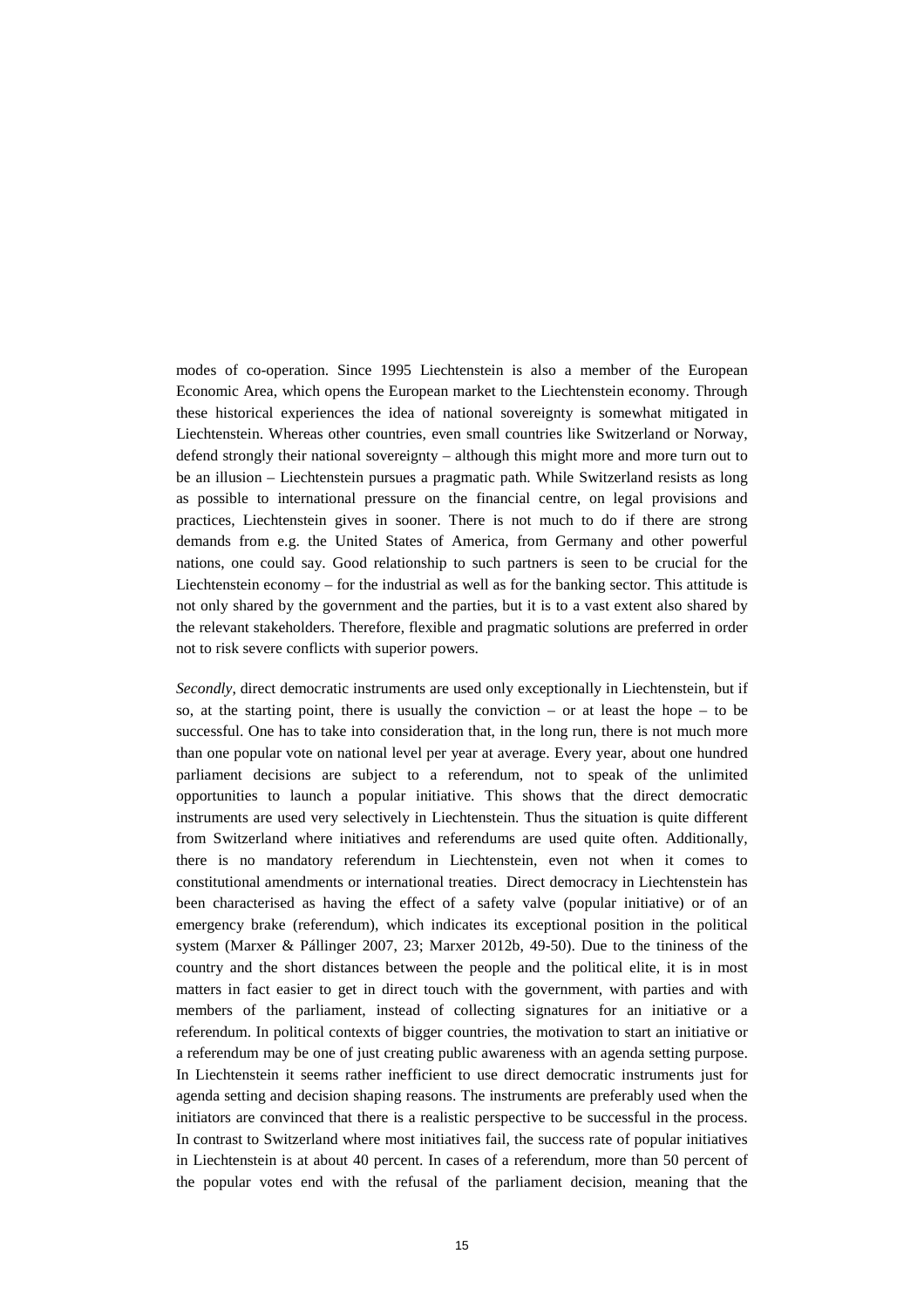referendum initiators were successful. In the case of the reform process of the financial sector one can assume that the concerned stakeholders were not optimistic about the success of a direct democratic intervention and that they, for this reason, preferred to influence politics by other means – though not very successfully.

*Thirdly*, and this is closely linked to the second argument, there was a stable elite consensus accompanying the transformation process. As mentioned above, there was some critique towards the speed and the direction of the reform process. But all in all, a big majority within the political parties supported the reform process, most of the relevant chambers and associations did not oppose to the fundamental changes, and last but not least the princely family supported the process – in its function as head of the state as well as in its function as the owner of the biggest Liechtenstein bank. The elite consensus, though, is not a sufficient reason for the absence of direct democratic procedures, nor is direct democracy in Liechtenstein generally dominated by parties. **[17](#page-15-0)** There have been many popular votes in the past, may it be initiatives or referendums, which were launched against the unanimous elite, and which were successful in many cases. An example is the introduction of the possibility to have a referendum on international treaties in 1992. This was approved by 71 percent of the voters, although the dominant parliament parties were against it. Another example is the rejection of an environmental planning law in 2002, strongly supported by the parliament, but rejected in a referendum by 74 percent of the voters.

*Fourthly*, the executive was dominating the reform process widely. The government acted very fast and almost uncontrolled in the observed period. The parliament and the relevant stakeholders were only weakly involved into the reform process. There were hardly any profound debates in the public parliament on issues of the new financial services strategy and the reform process. Of course, many decisions concerning amendments of laws, financial market agencies and international treaties had to be taken by the parliament. But the parliament usually was only involved towards the end of the process, and there was almost no room for manoeuvre left to the parliament. The story of the reform process demonstrates clearly that the executive, i.e. the government, played an active and dominant role. The government had a bigger radius of operation than the parliament, since it was the government which initiated the reform process, it announced all by itself – in accordance with the princely family – a new strategy (the "Liechtenstein declaration"), the government installed new financial market agencies, and it negotiated with foreign states on Tax

l

<span id="page-15-0"></span>**<sup>17</sup>** Contrary to this, Hornig (2011) observes a dominance of parties in direct democracy in Western Europe ("Partyness of Direct Democracy") in the sense that most ballots confirm the majority of attitudes among the parties towards a specific issue. Analysis of Buetzer (2011) and Kriesi (2007) shows that, in Switzerland, the success of a ballot is strongly correlated with the elite consensus on the draft.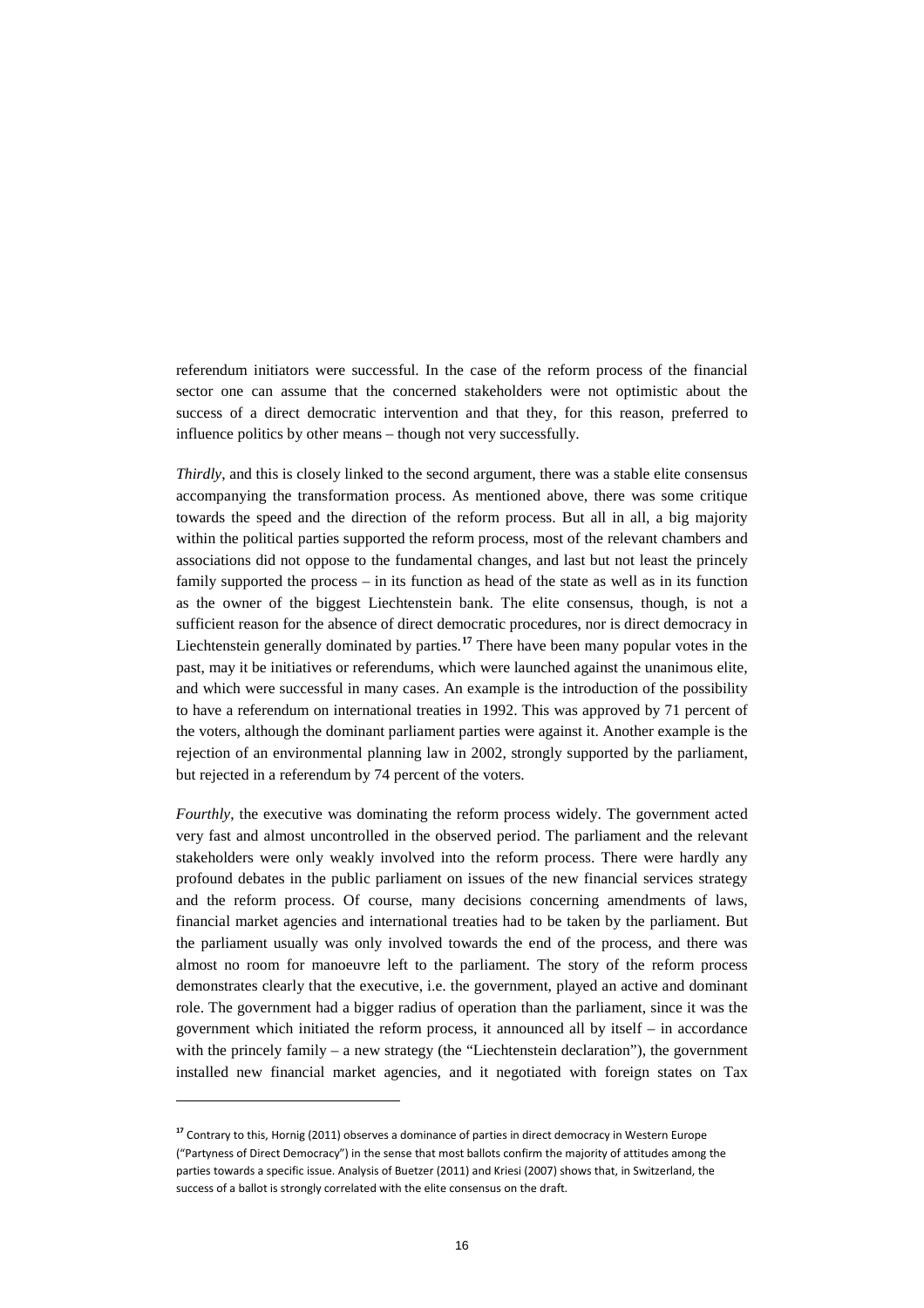Information Exchange Agreements and Double Taxation Agreements. To a high degree the direction of the financial market policy was predefined by the government. This is not only due to the objectively accelerated speed in international politics, but also a question of how the government interprets its own role. All along this executive-based process, direct democratic interventions are limited since there is no referendum allowed on executive activities. Only at the end of the process a referendum is possible, when it comes to approval to treaties and decisions on laws in the parliament. However, a rejection at the end of the process – either by the parliament or by the people – would probably have caused more damage than advantages.

*Fifthly*, there is a common feeling that public depths should be avoided. At this point we refer to the amendments on the taxation law and even more on decisions in order to cut down public expenditures. Of course the fiscal situation was and is still quite comfortable in Liechtenstein. Taxes are rather low compared to other countries, the state and the municipalities still have financial reserves, and the population as well as the economy benefits from favourable circumstances. When it came to income reductions of the public budgets, the political response was not to raise taxes, but to make the tax system even more attractive to enterprises and others, and to reduce the public expenses significantly instead. In contrast to the negotiations on international treaties and the reform process of the financial sector, the new law on taxes and strategies for budget reductions were more extendedly promoted and communicated by the government and discussed in the public parliament. But there was hardly any protest against these political decisions, although almost everybody is touched by it to some degree. Nobody threatened the government and the parliament with a referendum. Obviously, it was acknowledged by the people and the stakeholders that these measures were necessary in order to avoid public depths in the future and in order to sustain favourable conditions for entrepreneurship.

*Sixthly*, no upcoming elections disturbed the governmental scope of action. The government was nominated by the parliament and approved by the hereditary prince soon after the parliament elections of February 2009. The elections ended with a victory of the Patriotic Union (*Vaterländische Union*) which gained thirteen of twenty-five seats in the parliament. The Progressive Citizens Party (*Fortschrittliche Bürgerpartei*) lost one seat and ended with eleven seats. The Free List (*Freie Liste*) lost two seats and retained one seat only. Like before, but in a reverse composition, the two big parties formed a coalition government, the Patriotic Union holding the majority in the government and nominating the prime minister who had already been a member of the government in the previous period. Thus, the prime minister gained public support by the voters right in the middle of the quarrel on the future perspective of offshore centres in general and of Liechtenstein in particular. But there was apparently a contrast between the image created before the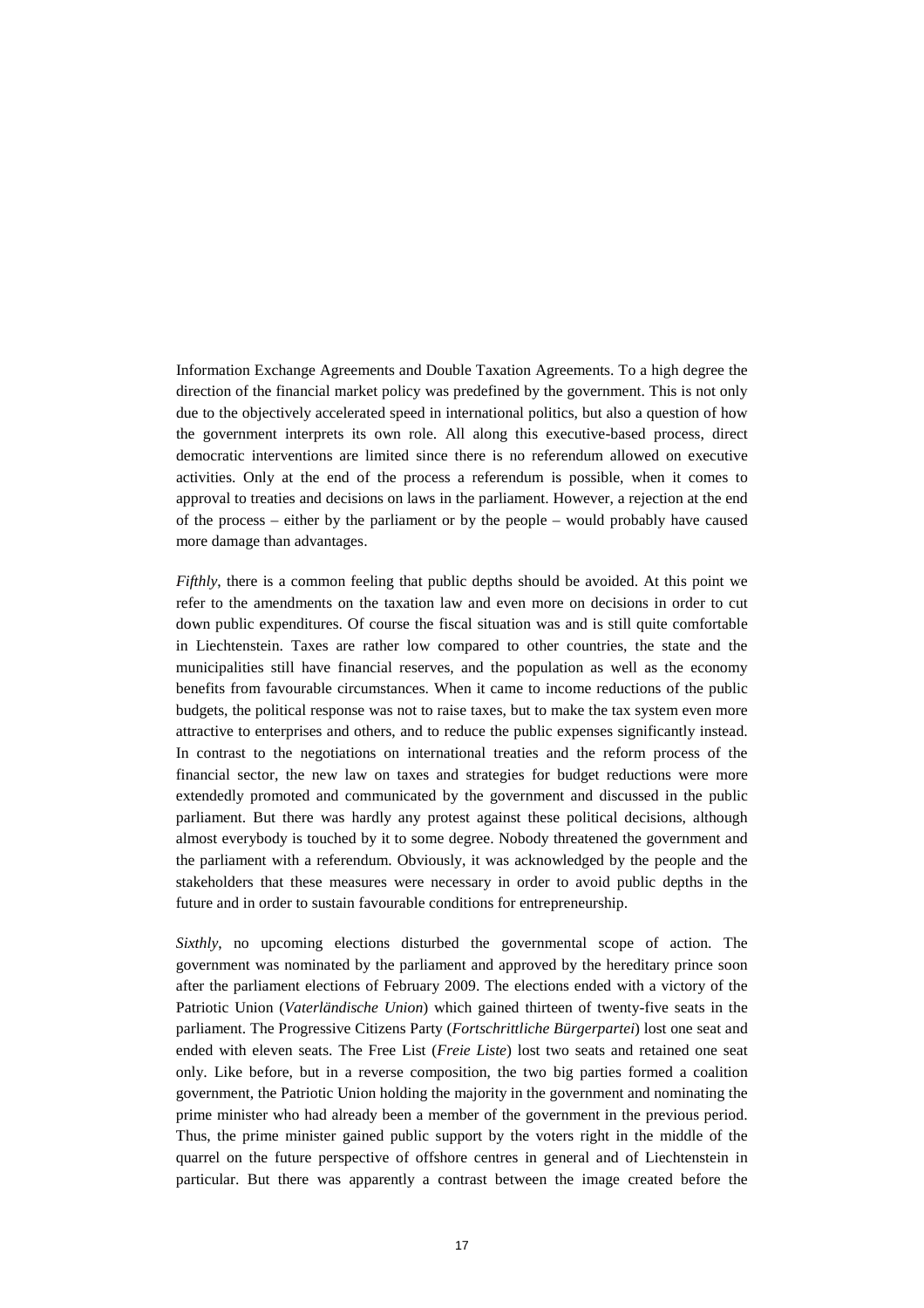elections – which was one of defending the achievements of the past, for example when protesting against the arrestment of the German Post CEO on February 2008 – and the announcement of the "Liechtenstein declaration" only one month after the elections of March 2009. Since the elections were over and a new four year period of governing had started – preconditioned that the parliament or the government would not be dismissed before the end of the period – the government and the prime minister were relieved from the burden of a soon voters' evaluation. This was of course a more comfortable situation than being confronted with upcoming elections. Towards the end of the mandate period, in summer 2012, four of the five members of the government, including the prime minister, announced to withdraw from the government by the end of the running period. One does not know when exactly the decisions were personally taken. If they were taken long before it was publicly announced, this would give an additional argument that trespassing the border of the traditional consensus oriented political culture in Liechtenstein was easier than under normal circumstances, when members of the government hope to be re-elected.

# **Conclusions**

The story of the reform process shows that direct democracy in Liechtenstein is embedded in a context of political culture, power sharing, and international dependency, which influences very much whether direct democratic instruments are actively used by the people or not. As we have seen, beginning in the late 1980s, but aggravating in the years from 2008 onwards, Liechtenstein ran into severe trouble stemming from a worldwide financial crisis, but moreover from growing international pressure on the financial services sector which is crucial for Liechtenstein. However, while there had been past popular votes in Liechtenstein on topics of high and also of rather low importance, there were none concerning the fundamental changes in public revenues and expenditure, nor were there any with respect to legal provisions or international treaties with challenging effects to the financial sector. It is argued in this article that this is not due to one single reason, but to a mix of several reasons that all together led to a non-use of direct democratic instruments in Liechtenstein on an issue of outmost importance.

#### **References**

Altman, David (2011): Direct democracy worldwide. Cambridge; New York: Cambridge University Press.

Buetzer, Michael (2011): Second-order direct democracy in Switzerland: How sub-national experiences differ from national ballots. In: Theo Schiller (Hg.): Local Direct Democracy in Europe. Wiesbaden: VS Verlag für Sozialwissenschaften (Direct Democracy in Modern Europe, 2), S. 138–156.